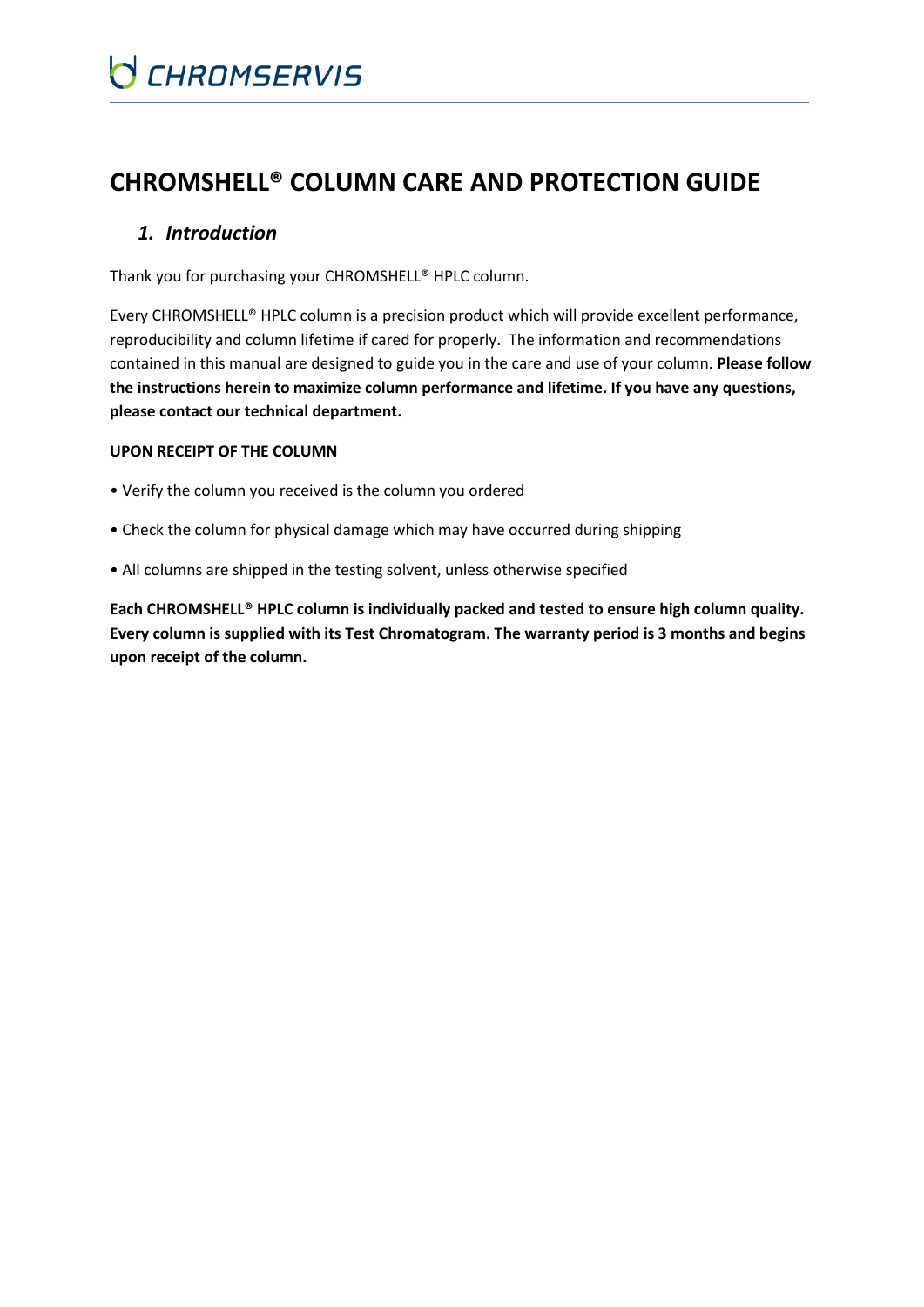## *2. Specifications*

| <b>CHROMSHELL</b><br>phases | <b>Particle size</b><br>$(\mu m)$ | Pore<br>size (A) | <b>Surface</b><br>area<br>(m2/g) | Carbon<br>load | pH stability | <b>Endcapping</b> | 100% aqueous<br>mobile phase<br>stability |
|-----------------------------|-----------------------------------|------------------|----------------------------------|----------------|--------------|-------------------|-------------------------------------------|
| C18 Plus                    | 2.6                               | 85               | 130                              | 9%             | 1.5 to 7.5   | Single-step       | No                                        |
| $C18-XB$                    | 2.6                               | 85               | 130                              | 8%             | $1.5$ to $8$ | Single-step       | No                                        |
| C18 Plus AD                 | 1,7                               | 100              | 90                               | 9%             | 2.0 to 10.0  | Proprietary       | No                                        |
| C18 Plus AD                 | 2,6                               | 100              | 130                              | 7%             | 2.0 to 10.0  | Proprietary       | No                                        |
| C18-Polar                   | 2.6                               | 85               | 130                              | 6.5%           | 1.5 to 7     | Mlxed             | Yes                                       |
| C8                          | 1,7                               | 100              | 90                               | 5%             | 2.0 to 10.0  | Proprietary       | No                                        |
| C8                          | 2,6                               | 100              | 130                              | 7%             | 2.0 to 10.0  | Proprietary       | No                                        |
| C4                          | 1,7                               | 100              | 90                               | 4%             | 2.0 to 10.0  | Proprietary       | No                                        |
| C <sub>4</sub>              | 2,6                               | 100              | 130                              | 5%             | 2.0 to 10.0  | Proprietary       | No                                        |
| <b>HILIC Plus</b>           | 2.6                               | 85               | 130                              |                | $1.5$ to $7$ | Proprietary       | No                                        |
| Phenyl-Hexyl                | 1.7                               | 100              | 90                               | 5%             | 2.0 to 10.0  | Proprietary       | No                                        |
| Phenyl-Hexyl                | 2.6                               | 100              | 130                              | 6%             | 2.0 to 10.0  | Proprietary       | No                                        |
| PFP                         | 1.7                               | 100              | 90                               | 5%             | 2.0 to 10.0  | Proprietary       | No                                        |
| PFP                         | 2.6                               | 100              | 130                              | 4%             | 2.0 to 10.0  | Proprietary       | <b>No</b>                                 |
| Biphenyl                    | 1.7                               | 100              | 90                               | 5%             | 2.0 to 10.0  | Proprietary       | No                                        |
| Biphenyl                    | 2.6                               | 100              | 130                              | 6%             | 2.0 to 10.0  | Proprietary       | No                                        |
| Cyano                       | 1.7                               | 100              | 90                               | 4%             | 2.0 to 10.0  | Proprietary       | No                                        |
| Cyano                       | 2.6                               | 100              | 130                              | 3%             | 2.0 to 10.0  | Proprietary       | No                                        |

### *3. Mobile phase consideration*

• The correct direction of the solvent flow is indicated by an arrow on the column identification label.

- Use only HPLC or LC/MS grade solvents and water
- Use only highest purity chemicals and reagents

• Filter and degas all mobile phases and sample prior to use through suitable membrane filter (recommended porosity is 0.2 µm)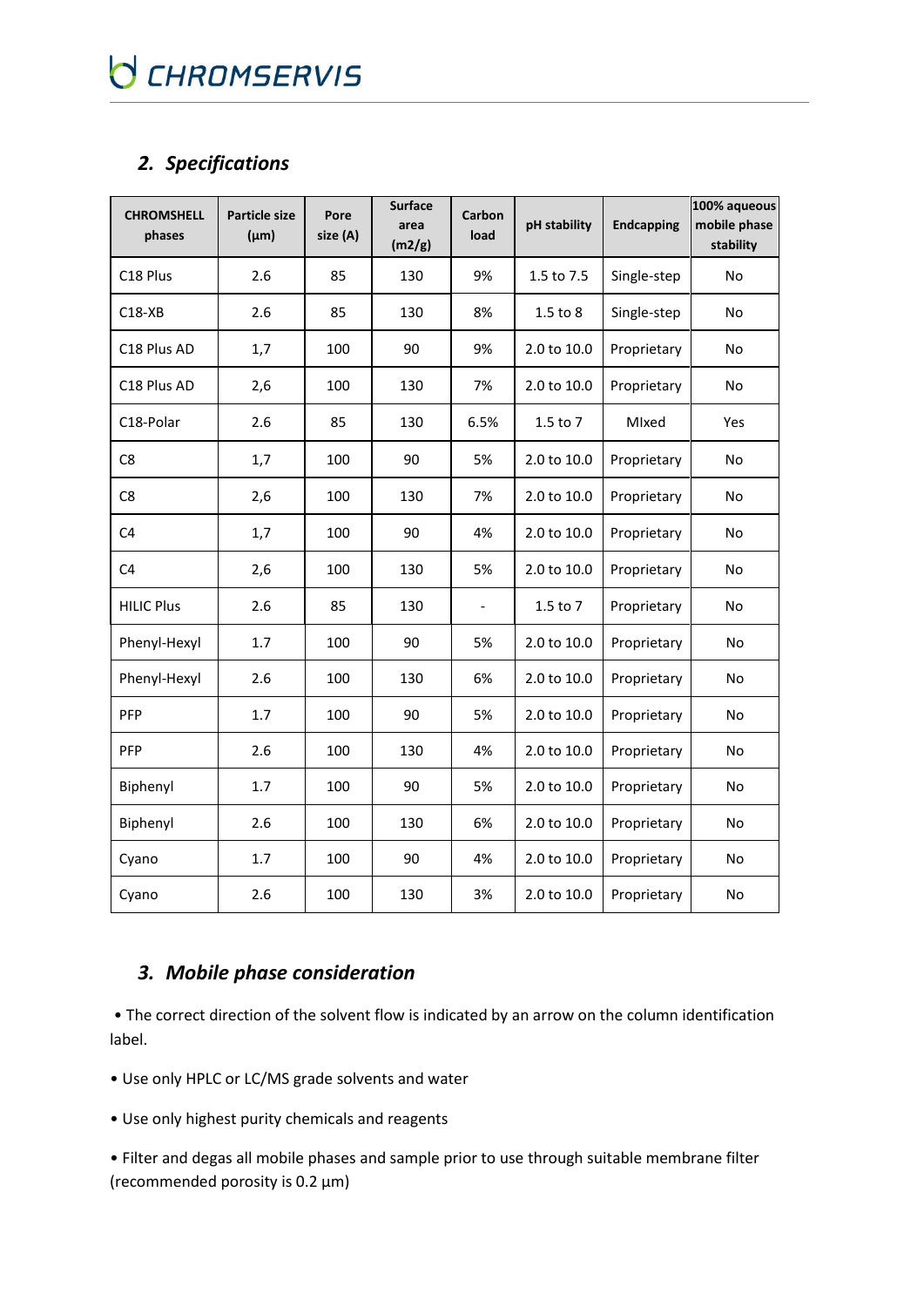• Repetitive replacement among solvents with a large difference in polarities might degrade the column performance

• In general, organic solvents like acetonitrile, methanol and tetrahydrofuran (THF) are recommended for regular use. When using THF as a mobile phase, be mindful of the solvent resistance of your system or tubing (PEEK parts are especially unsuitable for use with THF).

• Recommendations of pH stability of the column are shown in the specification table. When using the column at pH near the upper or lower limit, the column life time may be shortened under certain conditions by temperature and mobile phase composition.

### *4. Shipping solvent and column storage*

• The shipping solvent is specified on the "Certificate of Analysis", which is enclosed with each column

• Make sure solvents are miscible - **using solvents that are immiscible with the solvent in the column can permanently damage the column.**

- **Salt and buffer precipitation from the mobile phase can permanently damage the column.**
- **Never store columns containing buffers or ion-pairing reagents.**
- Flush with 10 column volumes of mobile phase without buffer to remove any buffers or salts

#### • **Use storage solvent:**

| 65% Acetonitrile/35% Water | for C18 column stationary phase                 |
|----------------------------|-------------------------------------------------|
| Ethanol                    | for Normal Phase Silica column stationary phase |
| 80% Acetonitrile/20% Water | for HILIC column stationary phase               |
| 30% Acetonitrile/80% Water | for Biphenyl column stationary phase            |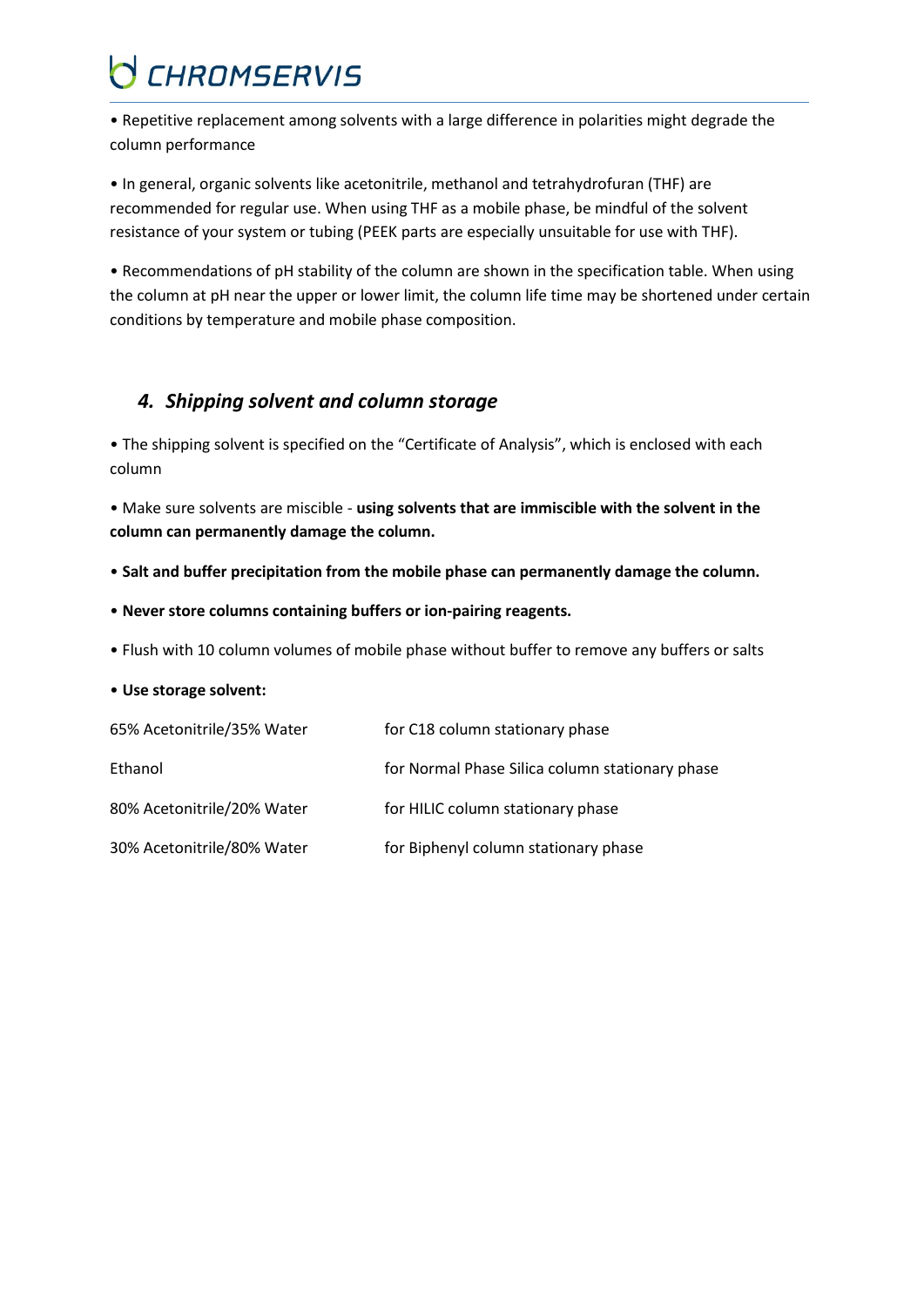### *5. Column cleaning*

ChromShell® HPLC/UHPLC columns mostly use different frits on the stainless-steel tube end, which means that using the **reversed flow to clean columns is NOT recommended.**

Before starting any kind of cleaning procedure, make sure your in-column solvent or mobile phase is miscible with the recommended cleaning solvent. Flow rates should be  $1/5 - 1/2$  of the typical flow rate.

#### **Method for reversed phase (C18)**

Rinse with 10 Column Volumes each of:

- 95 % Water/5 % Acetonitrile (for buffer removal)
- IPA (THF)
- 95 % Acetonitrile/5 % Water
- Mobile Phase

#### **Method for unbonded silica (Si)**

Rinse with 10 Column Volumes each of:

- Hexane
- Methylene Chloride
- Isopropanol
- Methylene Chloride
- Mobile Phase

Water removal procedure:

Flush column with 30 mL 2.5 % 2,2-dimethoxy-propane and 2.5 % glacial acetic acid in Hexane

#### **Method for HILIC**

Rinse with 10 Column Volumes each of:

- 95 % Water/5 % Acetonitrile (for buffer removal)
- 95 % 100 mM Ammonium Acetate, pH 5.8/5 % Acetonitrile
- 95 % Water/5 % Acetonitrile
- Mobile Phase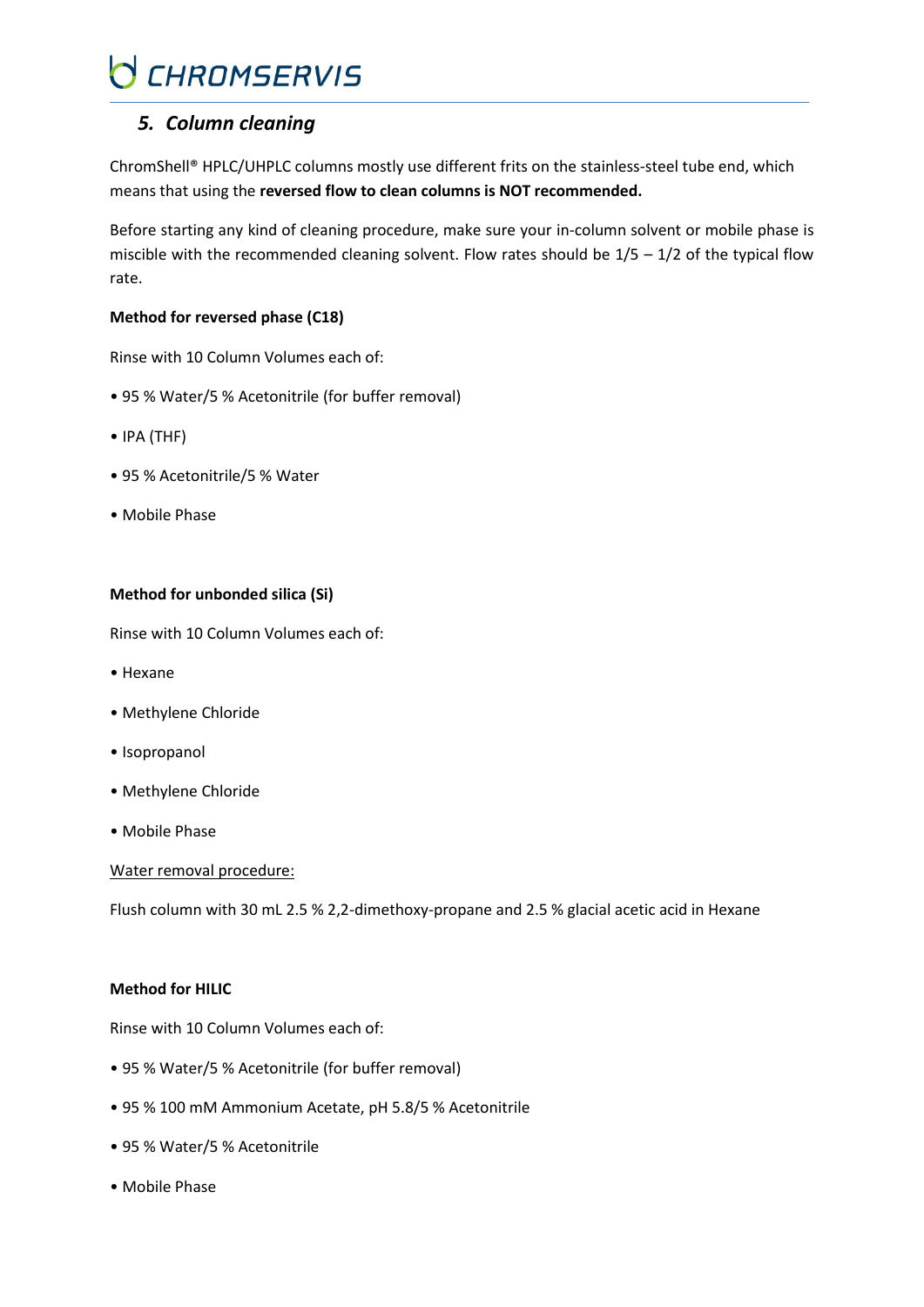#### **Method for Biphenyl phase**

Rinse with 10 Column Volumes each of:

• 95 % Dimethylformamide or 95 % Dimethyl sulfoxide / 5 % Methanol (for strong contamination removal)

#### *Reversed phase*:

Start cleaning procedure with rinsing the column with 10 Volumes of 5 % Acetonitrile/95 % Water and start gradient with raising concentration of Acetonitrile step by step:

- 20 % Acetonitrile/80 % Water 10 volumes
- 50 % Acetonitrile/50 % Water 10 volumes
- 95 % Acetonitrile/5 % Water 10 volumes

### *6. Column Protection = ARION® Guard System (AGS)*

CHROMSHELL® UHPLC columns can be protected by means of a guard system or by using an appropriate guard column filter (in-line filter).

The **Arion® Guard System (AGS)** is ideal for the protection of CHROMSHELL® UHPLC columns.

AGS is a universal guard system, which can be connected to almost any column hardware on the market. It is easy to use and it offers the shortest retention time shift of analytes in comparison with other major manufacturers. The AGS consists of a guard holder and guard cartridge, which is offered with various silica materials according to the stationary phase in the HPLC column used. As the AGS is not Finger Tight, it is necessary to tighten the holder with a wrench by approx. 90 °, which then seals the AGS. It is possible to use wrench no. 11, or it can also be used 7/16.

We recommend it as an easy and less expensive solution in comparison with high pressure guard systems. The AGS can be used with pressures of up to 900 bars.

Main features and benefits:

- Universal fits virtually any column
- The lowest influence on retention times compared with other guard systems
- Small size for easier installation in the column oven
- Any orientation of the cartridge
- Pressure rating up to **900 bars**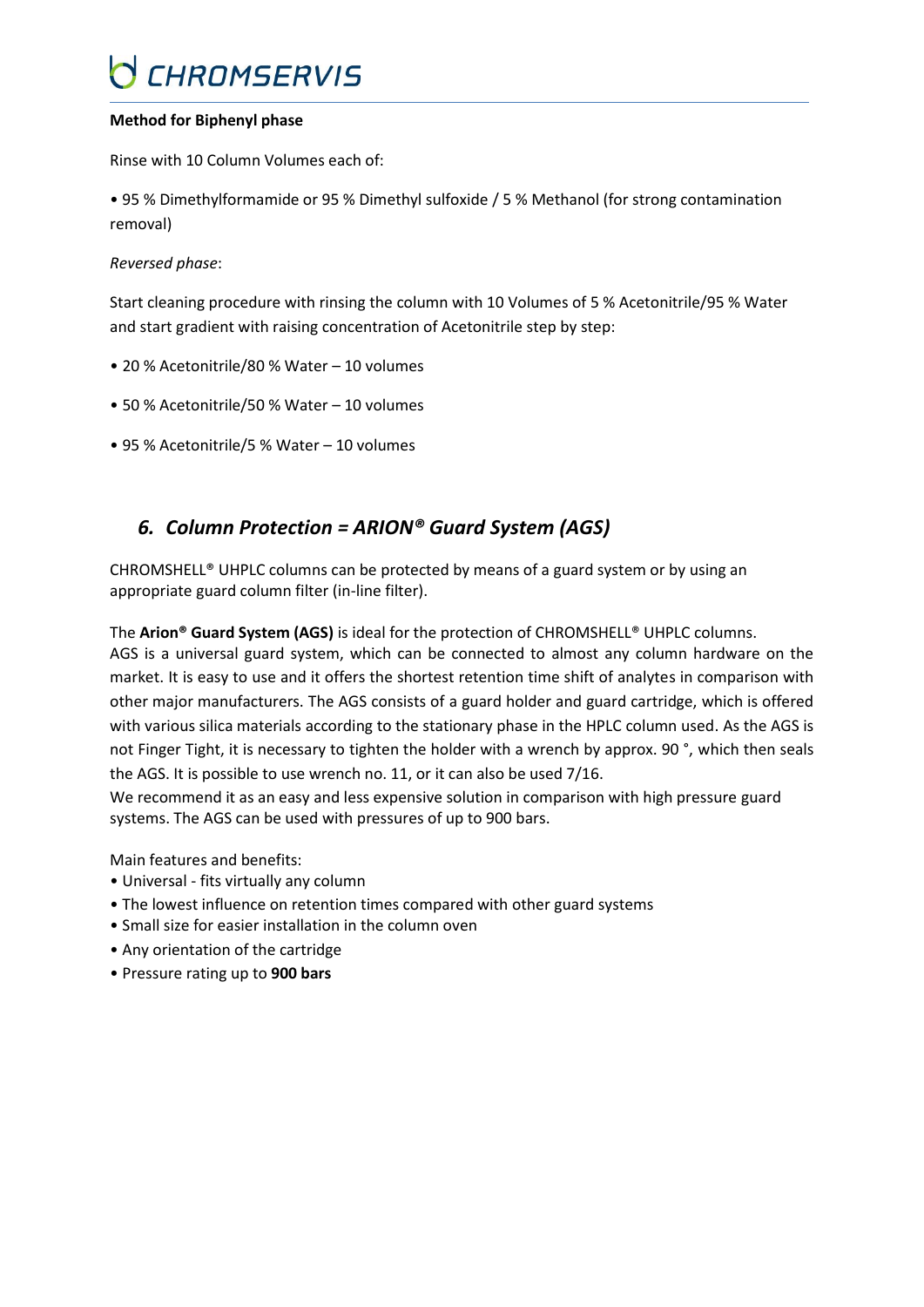

Protection can be perfectly ensured by installing a pre-column filter holder with a 0.2μm or 0.5μm frit. This in-line filter can withstand pressures of up to 1375 bars and is easy to use. The filter holder consists of a two--piece body and replaceable filter – a metal frit.

Main features and benefits:

- Minimized dead-volume.
- Easy installation and use.
- Pressure rating up to **1375 bars**.
- Works with 1/16inch column connections from all manufacturers.
- Spare frits with various porosities.



### *7. Other environments*

• **2.6 µm** core-shell particles have a pressure resistance of up to **600 bars**

• Here are typical flow and pressure values for CHROMSHELL UHPLC columns. These numbers are not precise values and can vary based on the LC system used, parameters of the method, sample preparation and analytes/matrix. The values given in the table are assumed for the mobile phase water / acetonitrile.

| <b>Particle Size</b> | <b>Internal Diameter</b> | <b>Recommended Flow</b> | <b>Expected Pressure (bars)</b> |        |        |
|----------------------|--------------------------|-------------------------|---------------------------------|--------|--------|
| ит                   | тm                       | mL/min                  | 50 mm                           | 150 mm | 250 mm |
| 2.6                  | 2.1                      | $0.3 - 0.5$             | 200                             | 470    |        |
| 2.6                  | 3.0                      | $0.7 - 1.0$             | 160                             | 400    |        |
| 2.6                  | 4.6                      | $1.2 - 1.7$             | 180                             | 350    | 420    |

• Avoid using a column repeatedly near the pressure limit or abrupt changes in pressure to prevent shortening of the column life.